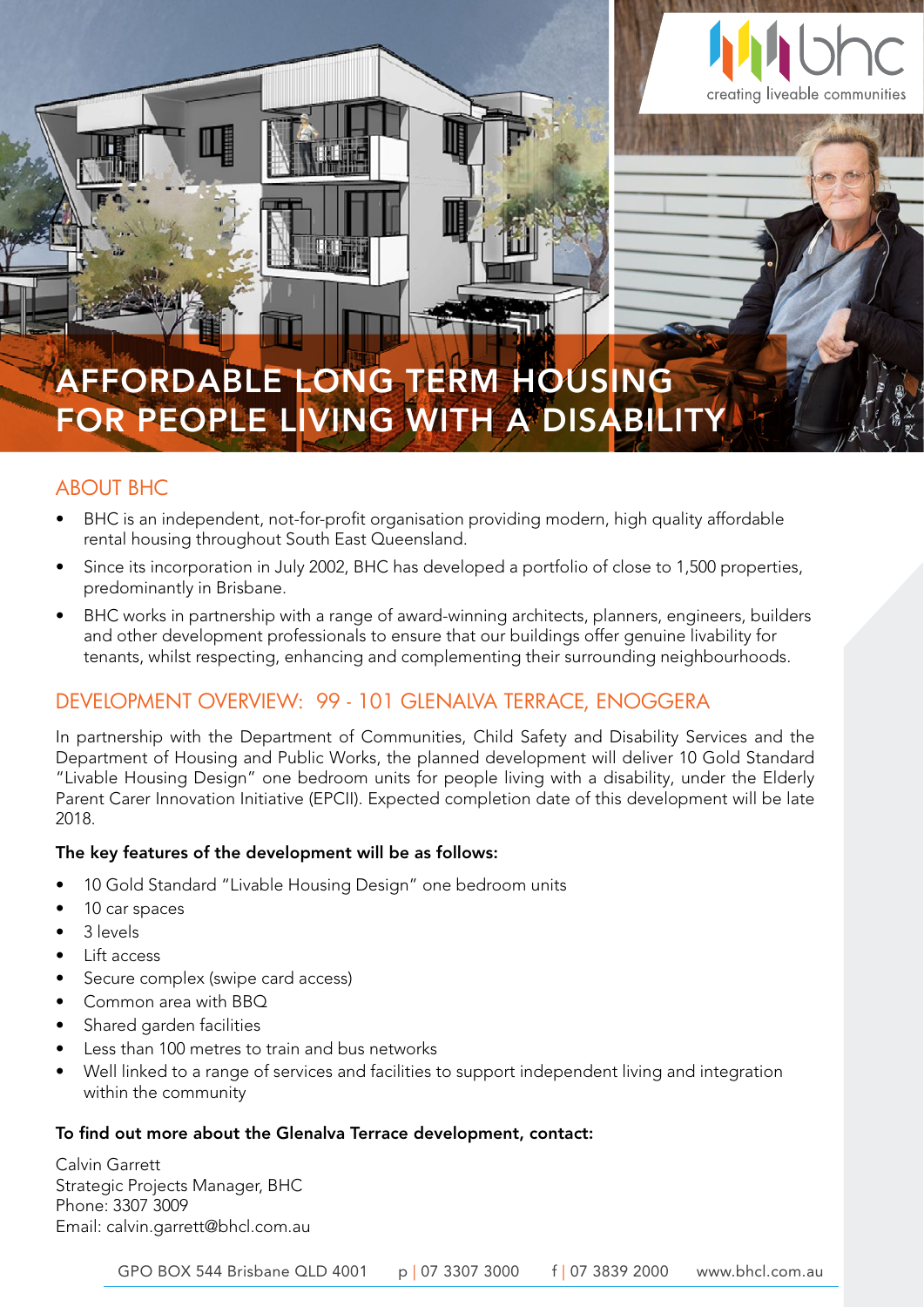# BHC'S QUESTIONNAIRE FOR PROSPECTIVE EPCII TENANTS

 $\mathbf{h}$  $\bigcap$ creating liveable communities

| Elderly Parent Carer Innovative Initiative (EPCII) | Date: |
|----------------------------------------------------|-------|
|----------------------------------------------------|-------|

| <b>Applicant's Details</b>                                                         |                                                                                                                                                                                           |
|------------------------------------------------------------------------------------|-------------------------------------------------------------------------------------------------------------------------------------------------------------------------------------------|
| First Name:                                                                        | Middle Name:<br>Last Name:                                                                                                                                                                |
| Gender:   Male                                                                     | Gender not listed, please indicate<br>Does not exclusively<br>Transgender<br>Female<br>identify as male or female                                                                         |
| Date of Birth:                                                                     | Home Ph:<br>Mobile Ph:                                                                                                                                                                    |
| Email:                                                                             |                                                                                                                                                                                           |
| <b>Current Address:</b>                                                            |                                                                                                                                                                                           |
|                                                                                    | Other applicants that will reside at same address                                                                                                                                         |
|                                                                                    | Each applicant must complete an application form and provide the required supporting evidence.                                                                                            |
| First Name:                                                                        | Middle Name:<br>Last Name:                                                                                                                                                                |
| Gender:     Male                                                                   | Gender not listed, please indicate<br>Does not exclusively<br>Female<br>Transgender<br>identify as male or female                                                                         |
| Date of Birth:                                                                     | Relationship to applicant:                                                                                                                                                                |
| Home Ph:                                                                           | Mobile Ph:                                                                                                                                                                                |
| Email:                                                                             |                                                                                                                                                                                           |
| Please provide details:<br>Name:<br>Phone:<br>Email:<br>Relationship to applicant: | Organisation<br>(if applicable)<br>Mobile Ph:<br>Does BHC have your consent to contact this person on your behalf about this application?<br>$\overline{\big }$ No<br>Yes                 |
|                                                                                    | Translating and Interpreting Service Phone: 131 450                                                                                                                                       |
|                                                                                    | Are you from a Non English Speaking Background?   Yes<br>No<br>If Yes, which language/dialect<br>Do you require an interpreter? $\begin{bmatrix} \end{bmatrix}$ Yes<br>$\vert$ $\vert$ No |
| <b>Income Details</b>                                                              |                                                                                                                                                                                           |
|                                                                                    | /fortnight<br>Estimated gross household income:<br>/week<br>OR                                                                                                                            |
| Source of income:                                                                  | Self-Employed<br>Centrelink:<br><b>DSP</b><br>Wage<br>Other<br>Newstart                                                                                                                   |
| <b>Housing Requirements</b>                                                        |                                                                                                                                                                                           |
|                                                                                    | Are you currently approved on the Housing Register with the Queensland<br>No<br>Yes<br>Government's Department of Housing and Public Works                                                |
|                                                                                    | Do you have a current lease? $\int$ Yes<br>Date you will be available for housing:<br>No                                                                                                  |
| GPO Box 544 Brisbane QLD 4001                                                      | p: 07 3307 3000<br>f: 07 3839 2000<br>www.bhcl.com.au<br>SMDB                                                                                                                             |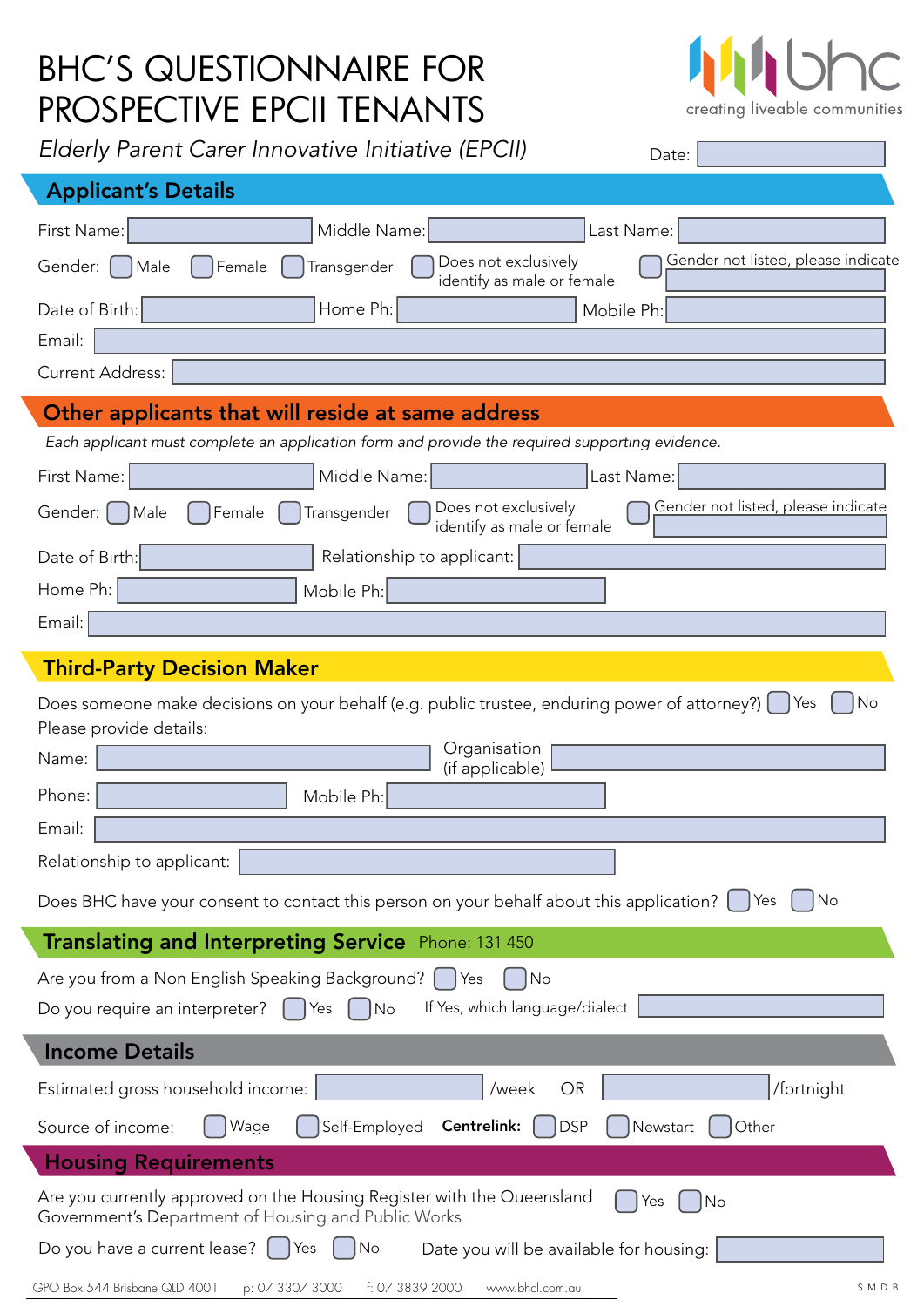| <b>Housing Requirements (cont.)</b>                                                                                                                                  |
|----------------------------------------------------------------------------------------------------------------------------------------------------------------------|
| How many cars do you have?<br>Do you have a car?<br>Yes $ $<br> No<br>creating liveable communities                                                                  |
| NB BHC has Limited Parking<br><b>Animal Details</b><br>Do you have a service animal? $\begin{bmatrix} \phantom{-} \end{bmatrix}$<br>Yes<br>  No                      |
| e.g. Dog/Breed/<br>Do you have any pets? $\begin{bmatrix} \end{bmatrix}$ Yes $\begin{bmatrix} \end{bmatrix}$<br>Age/Weight<br>$\overline{\big N}$                    |
| Have you previously been housed with BHC? [<br> No<br>Yes                                                                                                            |
| Please list any disabilities or medical conditions you identify as having. This can include any physical, intellectual<br>or psychiatric condition or disability.    |
|                                                                                                                                                                      |
|                                                                                                                                                                      |
| Do you currently receive daily supports from someone other than                                                                                                      |
| No<br>Yes<br>your parents (e.g. support provider, treating doctor, hospital)?<br>If Yes, from who do you receive support?                                            |
| What is the nature of the                                                                                                                                            |
| support you receivie?                                                                                                                                                |
| Do you currently live at the family home with elderly parents who provide care for you?<br>l No<br>Yes                                                               |
| If No, where do you currently live?                                                                                                                                  |
| Do you have any mobility problems e.g. are stairs an issue?<br>Yes<br>No                                                                                             |
| In an emergency situation, will you need assistance to evacuate the premises?  <br>No<br>Yes                                                                         |
| Other Details e.g. additional information you wish BHC to be aware of, copies of letters from support organisations                                                  |
|                                                                                                                                                                      |
|                                                                                                                                                                      |
|                                                                                                                                                                      |
| Would you like BHC to contact you to discuss your "Other Details"?<br>No<br>Yes                                                                                      |
| <b>Please Provide:</b>                                                                                                                                               |
| Recent proof of your household's weekly gross income.                                                                                                                |
| e.g. - Payslips (6 weeks) - Centrelink Payments - Proof of other income<br>A current copy of your approved Department of Housing Registration Letter (if applicable) |
| Your Department of Housing Waitlist Number (if applicable):                                                                                                          |
| Copy of photo ID (e.g. Adult Proof of Age Card, Passport, Driver Licence)                                                                                            |
| By signing this document, I/We<br>acknowledge:                                                                                                                       |
| I/We have detailed full and accurate information; and                                                                                                                |
| I/We have received and understood BHC Privacy Collection Statement (see attached)                                                                                    |
| Signed:<br>Date:                                                                                                                                                     |
| Either enter digital signature or print/sign/scan                                                                                                                    |
| Please note BHC may request additional or updated information from you at a later date.                                                                              |
| <b>Please Return the following:</b><br>This Questionnaire<br>Post:<br>Allocations Team - BHC                                                                         |
| Proof of income<br>GPO Box 544, Brisbane Q 4001                                                                                                                      |
| $\sqrt{\,}$ Photo ID<br>Email:<br>allocationsteam@bhcl.com.au<br>✔ Approved Department of Housing Waitlist Letter (if applicable)<br>(07) 3839 2000<br>Fax:          |